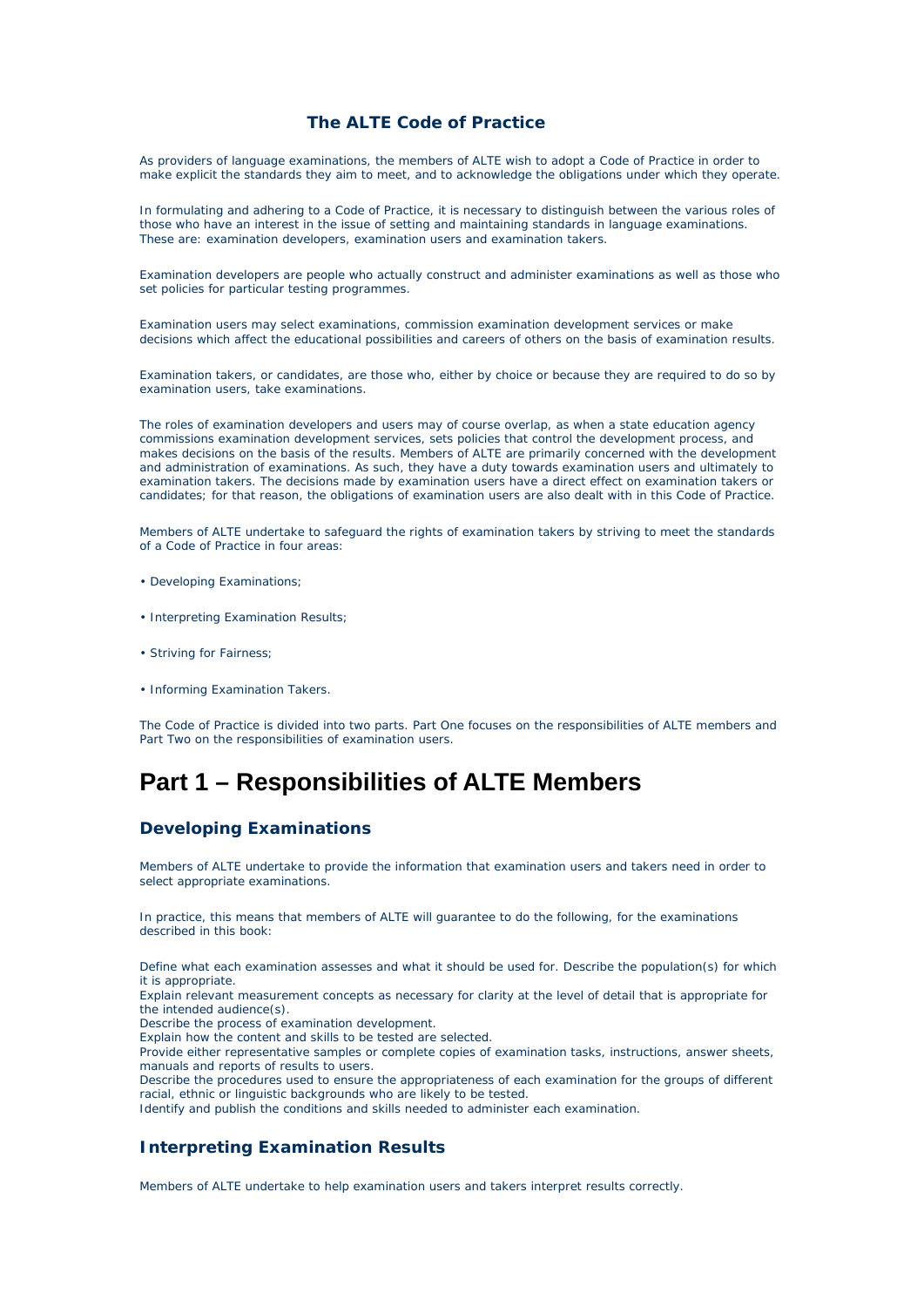In practice, this means that members of ALTE will guarantee to do the following:

Provide prompt and easily understood reports of examination results that describe candidate performance clearly and accurately. Describe the procedures used to establish pass marks and/or grades. If no pass mark is set, then provide information that will help users follow reasonable procedures for setting pass marks when it is appropriate to do so. Warn users to avoid specific, reasonably anticipated misuses of examination results.

### **Striving for Fairness**

Members of ALTE undertake to make their examinations as fair as possible for candidates of different backgrounds (e.g. race, gender, ethnic origin, handicapping conditions, etc.).

In practice, this means that members of ALTE will guarantee to do the following:

12. Review and revise examination tasks and related materials to avoid potentially insensitive content or language.

13. Enact procedures that help to ensure that differences in performance are related primarily to the skills under assessment rather than to irrelevant factors such as race, gender and ethnic origin.

14. When feasible, make appropriately modified forms of examinations or administration procedures available for candidates with handicapping conditions.

#### **Informing Examination Takers**

Members of ALTE undertake to provide examination users and takers with the information described below.

In practice, this means that members of ALTE will guarantee to do the following:

15. Provide examination users and takers with information to help them judge whether a particular examination should be taken, or if an available examination at a higher or lower level should be used.

16. Provide candidates with the information they need in order to be familiar with the coverage of the examination, the types of task formats, the rubrics and other instructions and appropriate examinationtaking strategies. Strive to make such information equally available to all candidates.

17. Provide information about the rights which candidates may or may not have to obtain copies of papers and completed answer sheets, to retake papers, have papers re-marked or results checked.

18. Provide information about how long results will be kept on file and indicate to whom and under what circumstances examination results will or will not be released.

## **Part 2 - Responsibilities of Examination Users**

Examination users are in a position to get information about examinations from examination developers, and a Code of Practice for them concerns the appropriate use of this information. Like examination developers, they have a duty towards candidates, and are under an obligation to set and maintain high standards of fair behaviour. These responsibilities are described below under the following four headings: Selecting Appropriate Examinations, Interpreting Examination Results, Striving for Fairness, Informing Examination Takers.

### **Selecting Appropriate Examinations**

Examination users should select examinations that meet the purpose for which they are to be used and that are appropriate for the intended candidate populations.

### **Interpreting Examination Results**